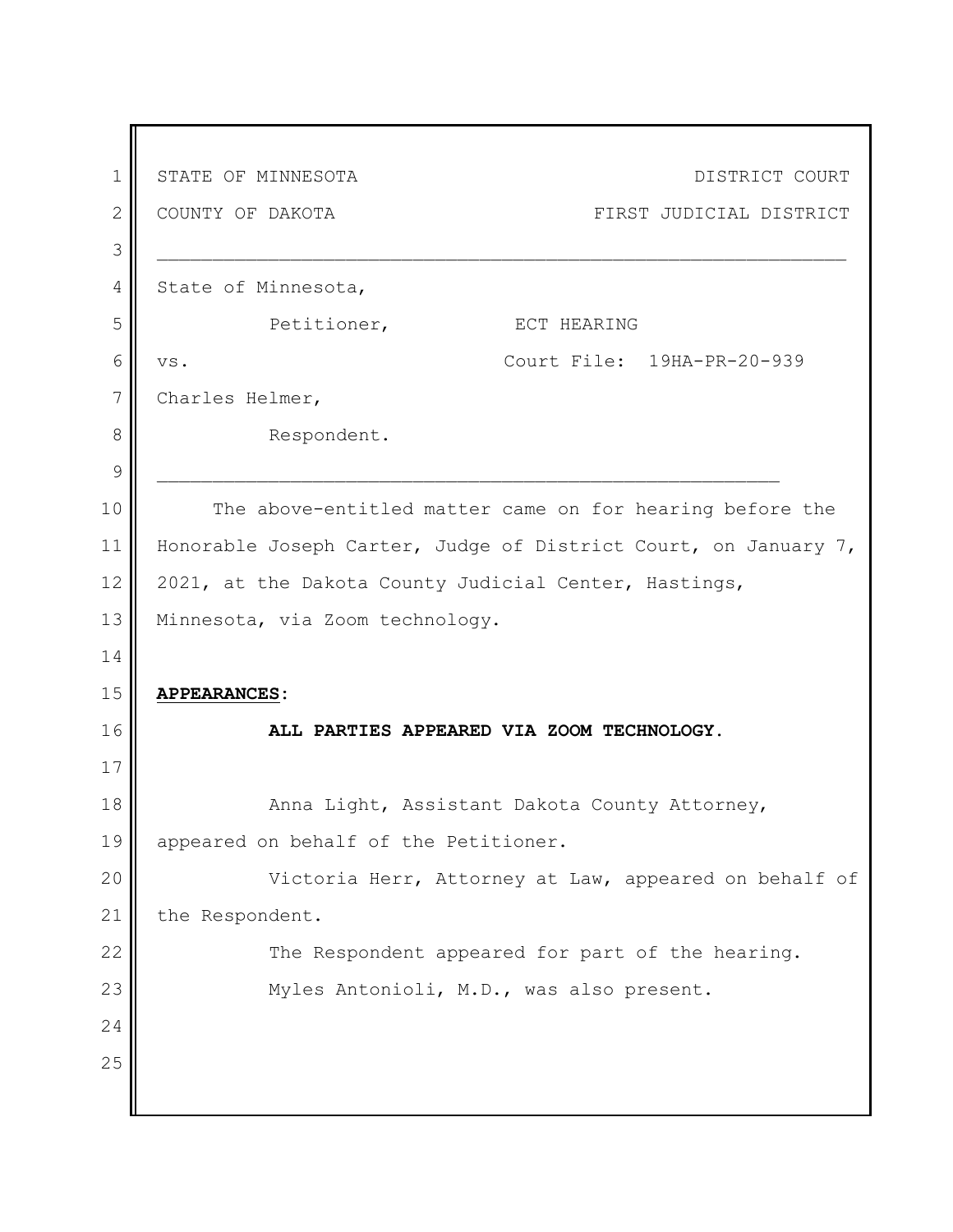1 2 3 4 5 6 7 8 9 10 11 12 13 14 15 16 17 18 19 20 21 22 23 24 25 (This hearing is being held during the COVID-19 pandemic restrictions and is subject to the limitations of remote technology, including but not limited to, cell phone/computer wi-fi/data connection, signal reception, video/audio signal interference, signal interruptions, and other restrictions and limitations associated with remote court hearings via telephone/cell phone/speakerphone/ and/or videoconferencing.) (Whereupon, the following proceedings were duly had:) THE COURT: And can you tell us your name, your full name? THE RESPONDENT: Charles Paul Helmer. THE COURT: Okay. Mr. Helmer, we will begin your hearing, and I will have those participating in it state their names. Okay? THE RESPONDENT: Yeah. MS. LIGHT: Anna Light, Assistant Dakota County Attorney. MS. HERR: Victoria Herr, I represent Mr. Charles Helmer. He is present via Zoom. DR. ANTONIOLI: Dr. Myles Antonioli, Court Examiner.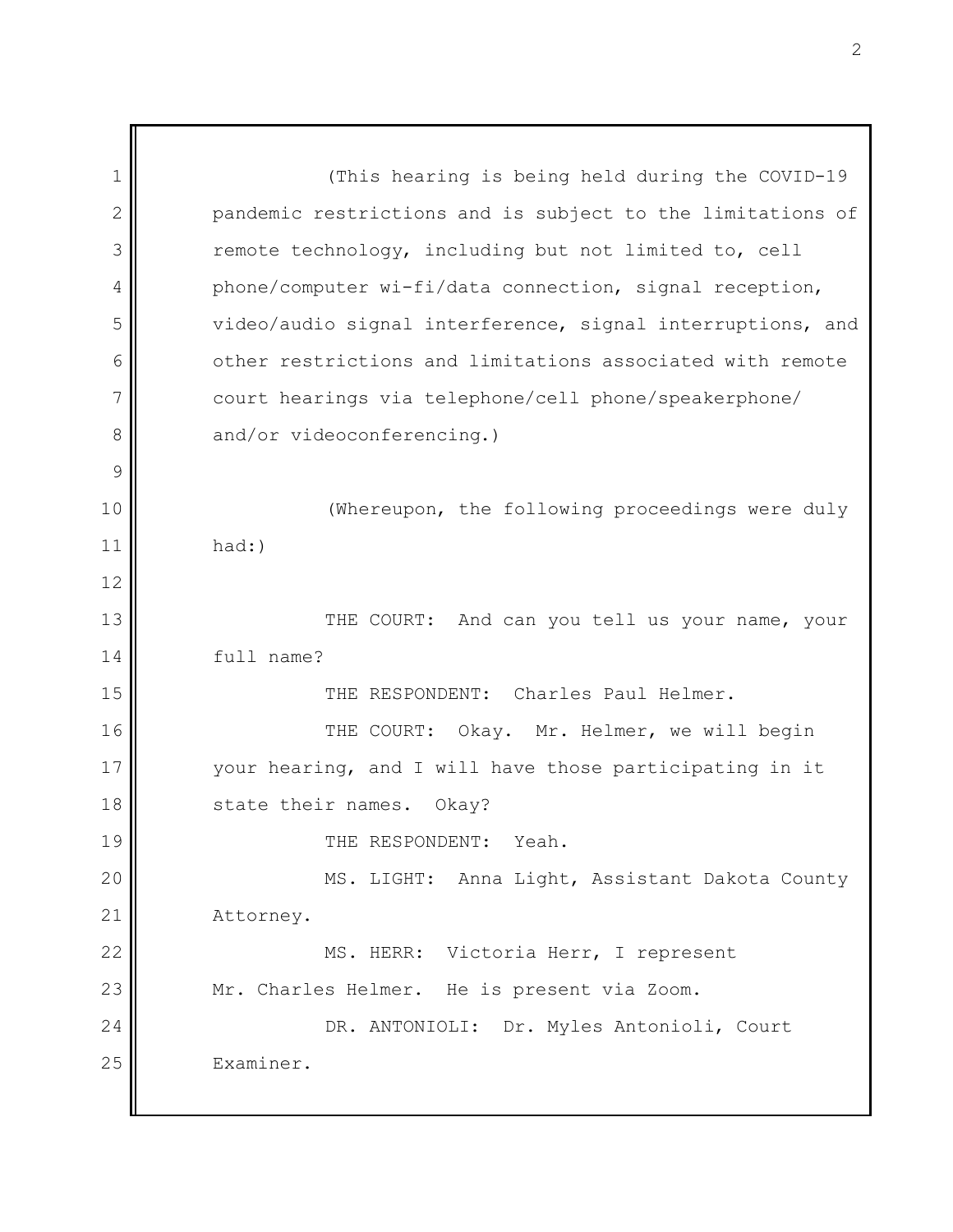1 2 3 4 5 6 7 8 9 10 11 12 13 14 15 16 17 18 19 20 21 22 23 24 25 THE COURT: Ms. Herr? MS. HERR: Your Honor, I was not able to talk to my client yesterday, so I would inquire as to how he wishes to proceed. THE COURT: Okay. MS. HERR: Mr. Helmer, the facility and Dakota County has filed a petition seeking to add ECT treatment to your treatment plan. THE RESPONDENT: It's not gonna get passed. MS. HERR: I'm sorry. What was that? THE RESPONDENT: It's not gonna get passed. It's not gonna get passed. I'm not gonna need to complete it. I got allies on the outside and I'm not gonna allow you to put this on me. It's not happening her. MS. HERR: Okay. THE RESPONDENT: Been there, done that. Been there, done that. It didn't work first. It's not gonna work again. I don't care -- (unintelligible) They know -- (unintelligible). MS. HERR: Okay. THE COURT: Okay. I'm having trouble understanding what he's saying. MS. HERR: Your Honor, to -- what I can gather is that he's not in agreement with the ECT, and so we would proceed with the hearing.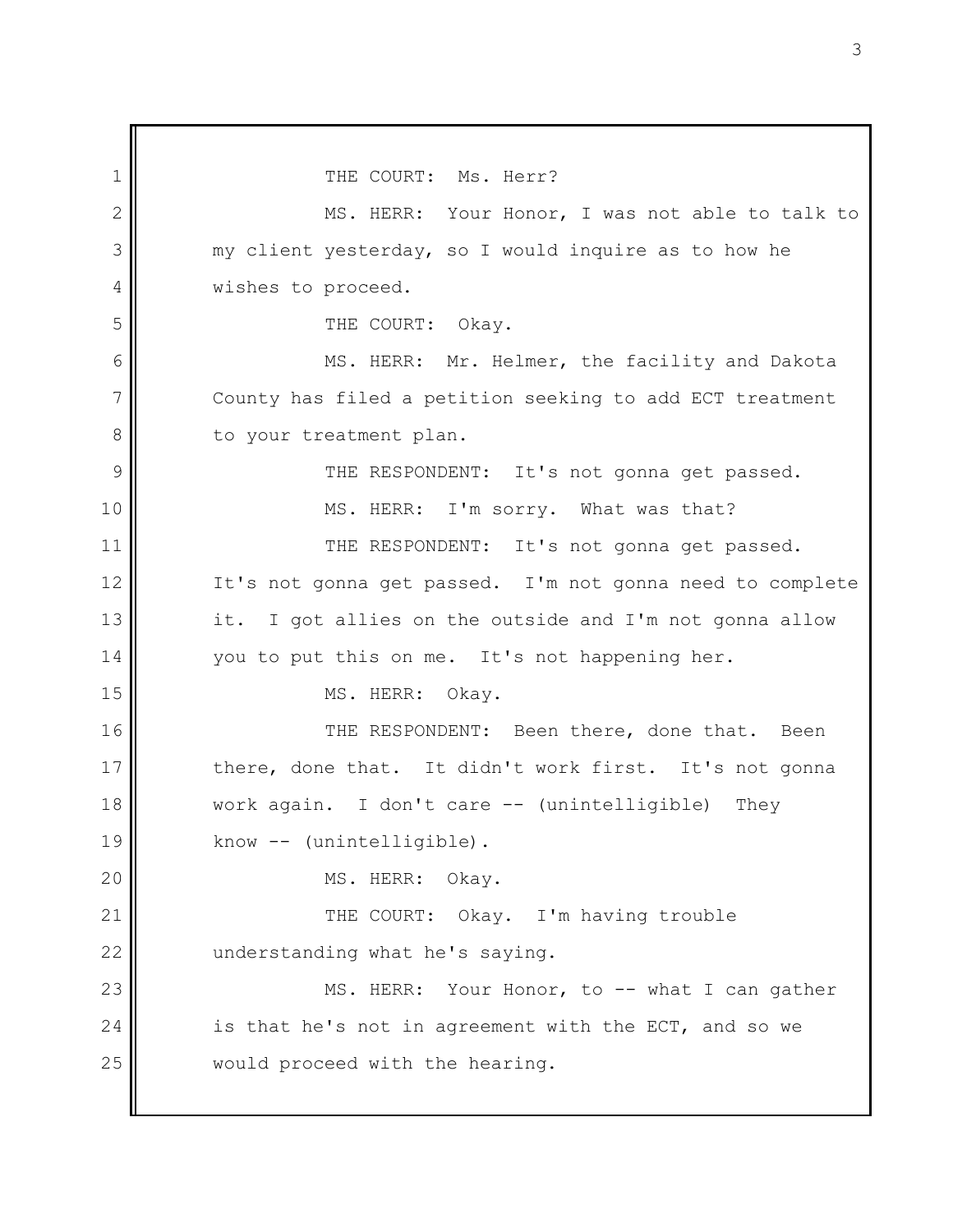1 2 3 4 5 6 7 8 9 10 11 12 13 14 15 16 17 18 19 20 21 22 23 24 25 THE COURT: Ms. Light? MS. LIGHT: Your Honor, I call Dr. Antonioli to testify. THE COURT: Please raise your right hand. MYLES ANTONIOLI, M.D., having been first duly sworn, was examined and testified as follows: THE COURT: And please state your full name and spell your last name. THE WITNESS: Myles Antonioli. Myles, M-y-l-e-s. Antonioli, A-n-t-o-n-i-o-l-i. THE COURT: Your witness. BY MS. LIGHT: Q Doctor, you're a licensed psychiatrist trained and practicing in the State of Minnesota; is that correct? A Yes. Q And you were appointed by this Court to render an independent opinion on the Price-Sheppard Petition that was filed in this case? A Yes. Q And that petition is requesting ECT; is that correct? A Correct. Q Did you have an opportunity to review medical records in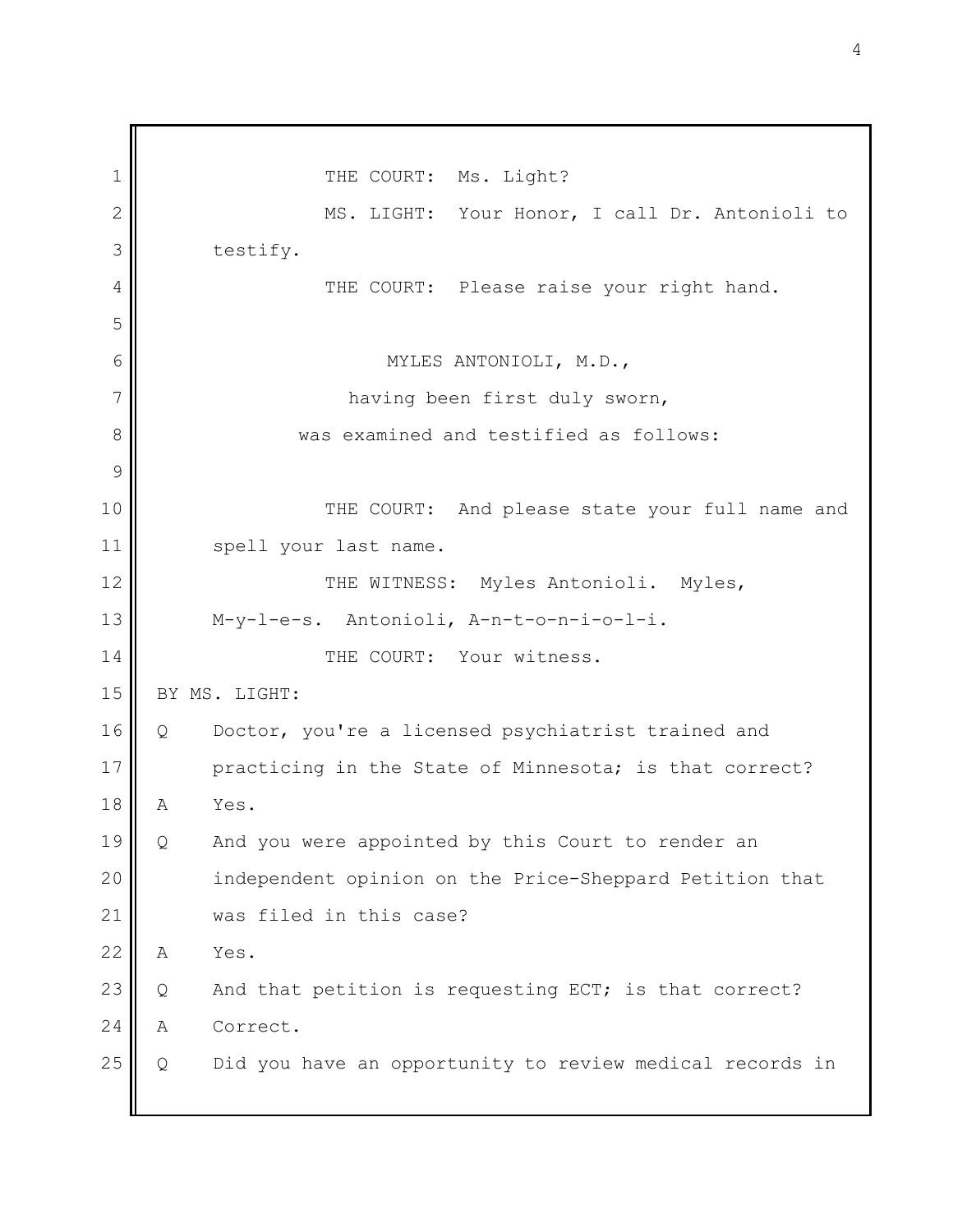| $\mathbf 1$   |                           | preparation for your testimony today?                      |
|---------------|---------------------------|------------------------------------------------------------|
| $\mathbf{2}$  | Α                         | Yes, I did.                                                |
| 3             | Q                         | And were those --                                          |
| 4             |                           | THE RESPONDENT: (Talking unintelligibly.)                  |
| 5             | BY MS. LIGHT, CONTINUING: |                                                            |
| 6             | Q                         | What dates did those records go through?                   |
| 7             | Α                         | They went until January 4th.                               |
| 8             | Q                         | And were you -- did you have an opportunity to review the  |
| $\mathcal{G}$ |                           | other court documents filed in this court file?            |
| 10            | Α                         | Yes, I did.                                                |
| 11            | Q                         | And did you have an opportunity to speak with the          |
| 12            |                           | respondent?                                                |
| 13            | Α                         | I had the opportunity. I attempted to have an interview    |
| 14            |                           | with the respondent but he refused the interview.          |
| 15            | Q                         | And was that over the telephone?                           |
| 16            | Α                         | That was over the telephone, yes.                          |
| 17            | Q                         | And how did he refuse?                                     |
| 18            | Α                         | I contacted the nurse's station. They took the phone to    |
| 19            |                           | his room and I could hear him verbally refuse the          |
| 20            |                           | interview.                                                 |
| 21            | Q                         | Did you speak with anyone else at the hospital?            |
| 22            | Α                         | I had an interview with his providing psychiatrist Allison |
| 23            |                           | Yarusso.                                                   |
| 24            | Q                         | And do you feel that you are able to render an opinion     |
| 25            |                           | today even though you did not personally speak with the    |
|               |                           |                                                            |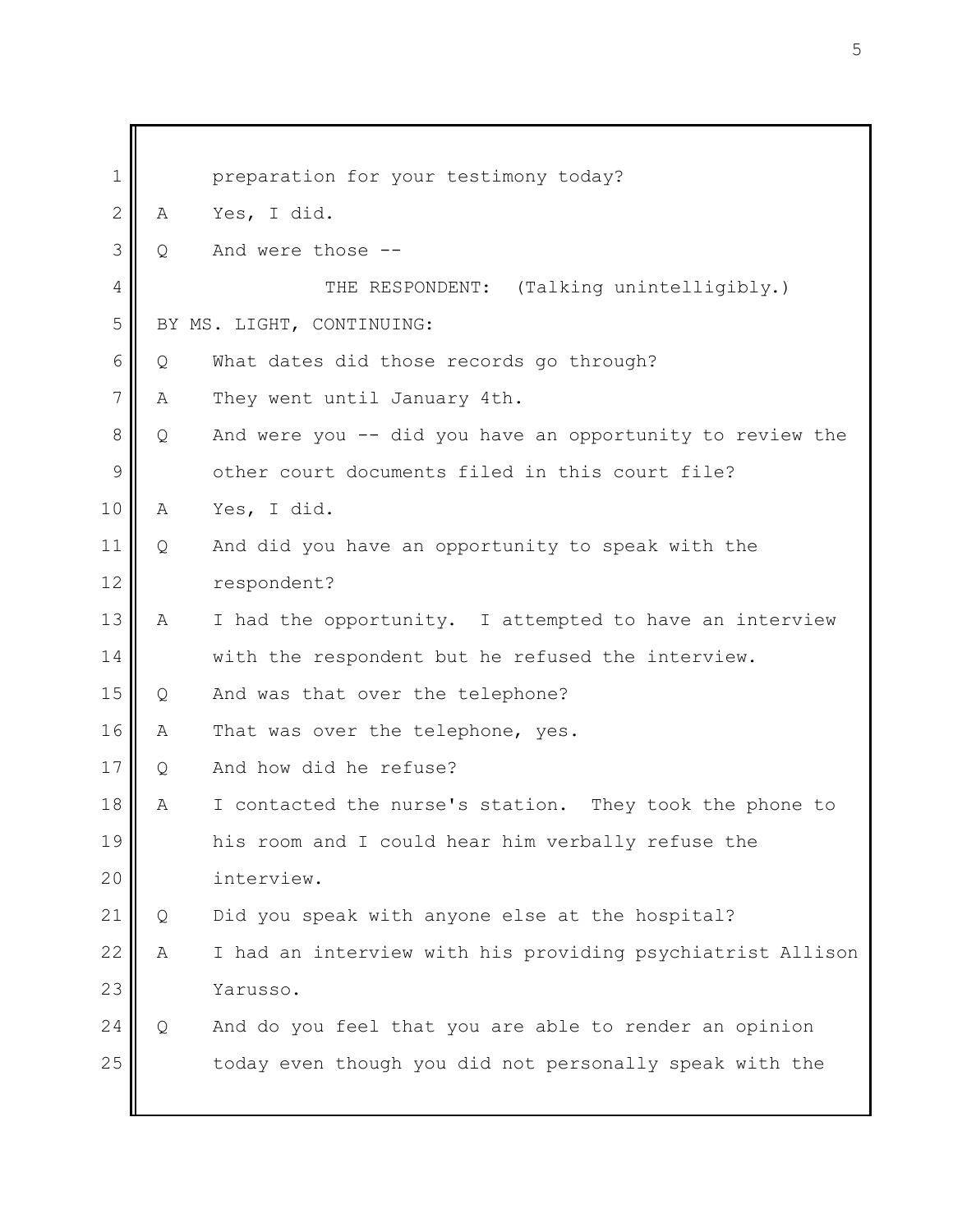| $\mathbf 1$    |   | respondent?                                               |
|----------------|---|-----------------------------------------------------------|
| $\mathbf{2}$   | A | Yes, I do.                                                |
| 3              |   | THE RESPONDENT: (Talking unintelligibly.)                 |
| $\overline{4}$ |   | BY MS. LIGHT, CONTINUING:                                 |
| 5              | Q | Okay. And is it correct that he is already under a        |
| 6              |   | commitment order; is that correct?                        |
| $\overline{7}$ | Α | Correct.                                                  |
| 8              | Q | And he's already under a Jarvis order; is that correct?   |
| 9              | Α | Yes.                                                      |
| 10             | Q | And, at this time, the hospital is now requesting         |
| 11             |   | treatment with ECT?                                       |
| 12             | A | Yes.                                                      |
| 13             |   | THE RESPONDENT: They're not taking more of me.            |
| 14             |   | BY MS. LIGHT, CONTINUING:                                 |
| 15             | Q | And do you -- can you summarize the reasons why the       |
| 16             |   | hospital feels that it is necessary to begin ECT at this  |
| 17             |   | time?                                                     |
| 18             | Α | Yes.                                                      |
| 19             |   | THE RESPONDENT: (Talking unintelligibly.)                 |
| 20             | A | In summary, the Respondent, even when medically maximized |
| 21             |   | in his treatment, still has a high degree of              |
| 22             |   | symptomatology. He previously did well on ECT, as well as |
| 23             |   | while he was on Clozaril. However, he's refusing          |
| 24             |   | medications.                                              |
| 25             |   | THE RESPONDENT: (Screaming unintelligibly.)               |
|                |   |                                                           |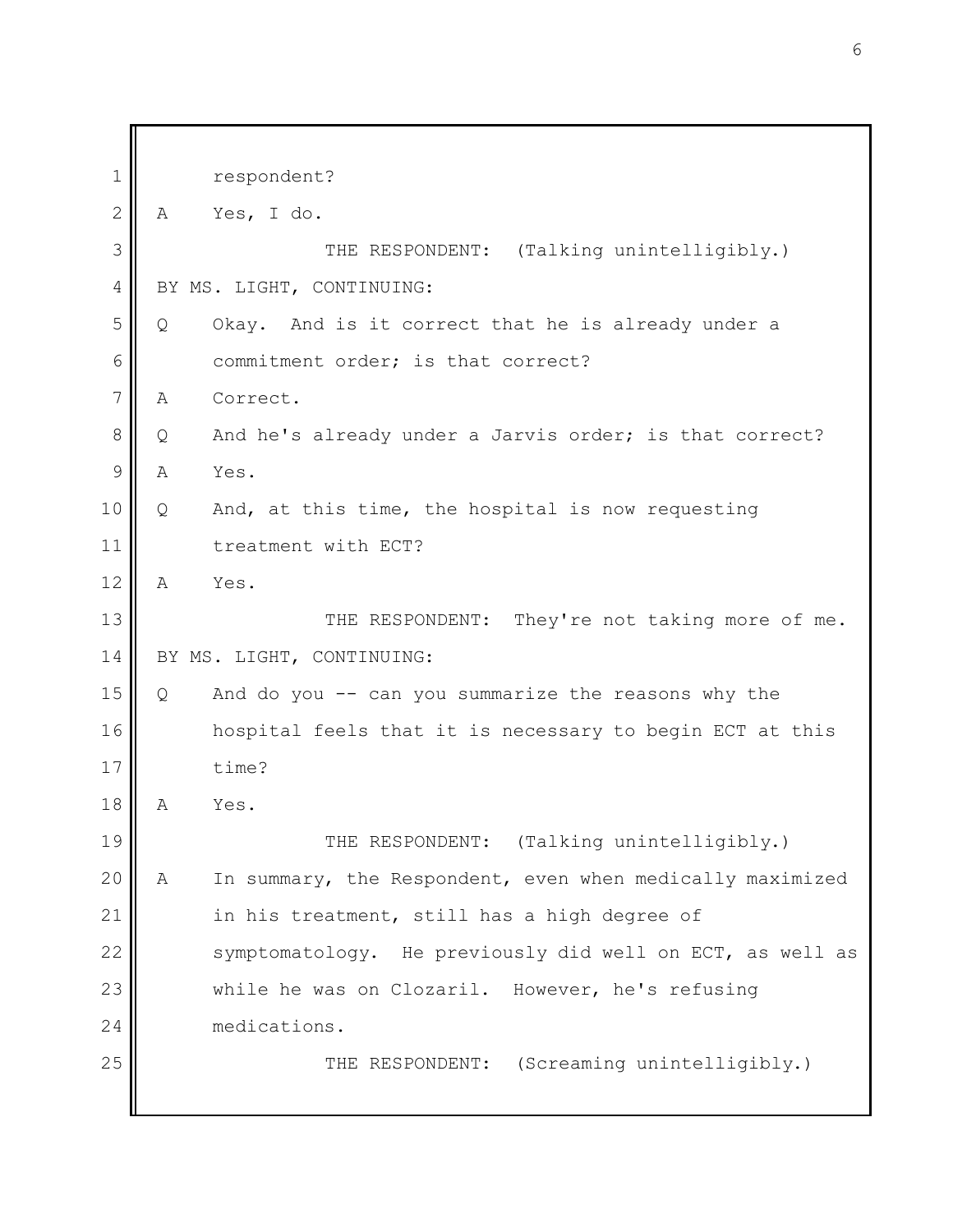1 2 3 4 5 6 7 8 9 10 11 12 13 14 15 16 17 18 19 20 21 22 23 24 25 A He's only able to receive Zyprexa via intramuscular injection. Because of this, the Respondent's symptoms continue to be problematic to the point that he requires continued hospitalization, and that's the reason that they are requesting treatment with Electroconvulsive Therapy. BY MS. LIGHT, CONTINUING: Q And so you indicated that he has received this treatment in the past? A Yes, he has. Q And he benefitted from the treatment? A Yes, he has. THE RESPONDENT: No, it didn't. NURSE: Charles, no. Okay. So is -- I'm sorry. It didn't go well. THE COURT: Yes. We can -- we can -- you can disconnect him and we will continue with the hearing. NURSE: Okay. (AT THIS TIME, THE RESPONDENT LEAVES THE HEARING.) THE COURT: The record should reflect that Mr. Helmer stood up and he is not fully dressed. NURSE: Well, he charged at the computer so I was -- I was -- we had to remove it because he probably would throw it so -- THE COURT: Okay. Very well. Thank you very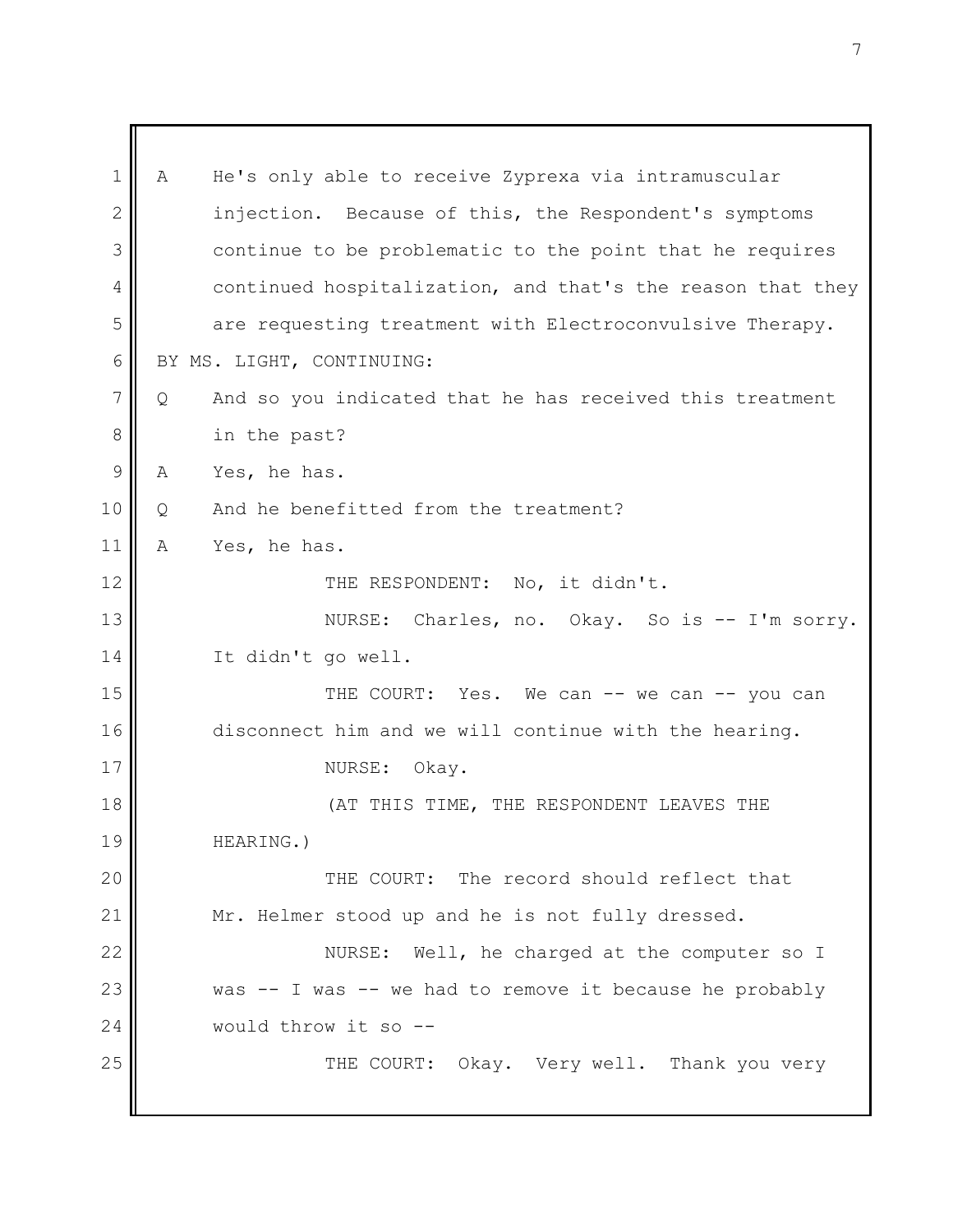| $\mathbf{1}$ |   | much.                                                     |
|--------------|---|-----------------------------------------------------------|
| $\mathbf{2}$ |   | NURSE: Thank you.                                         |
| 3            |   | BY MS. LIGHT, CONTINUING:                                 |
| 4            | Q | When he received treatment in the past, were there any    |
| 5            |   | side effects that he experienced?                         |
| 6            | Α | The records indicated that he did have some complaint of  |
| 7            |   | memory deficit. However, it wasn't explained whether or   |
| 8            |   | not this was a genuine memory deficit or simply a         |
| 9            |   | complaint and to what degree his memory deficit existed.  |
| 10           | Q | And that was the only noted side effect?                  |
| 11           | Α | To the best of my knowledge, yeah.                        |
| 12           | Q | And do you know for approximately how long he's been on   |
| 13           |   | the Zyprexa?                                              |
| 14           | Α | I'm not sure.                                             |
| 15           | Q | Typically, how long does it take for a neuroleptic        |
| 16           |   | medication, such as Zyprexa, to see improvement in        |
| 17           |   | symptoms?                                                 |
| 18           | Α | Typically, it takes about three to four days to start     |
| 19           |   | seeing an improvement. Around one to two weeks you will   |
| 20           |   | see significant improvement, and it takes upwards of one  |
| 21           |   | to two months before maximum improvement is seen.         |
| 22           |   | However, with the Respondent, he's previously been on     |
| 23           |   | neuroleptics and is still -- when maximized has symptoms  |
| 24           |   | significant.                                              |
| 25           | Q | And so far there hasn't been any -- or has there been any |
|              |   |                                                           |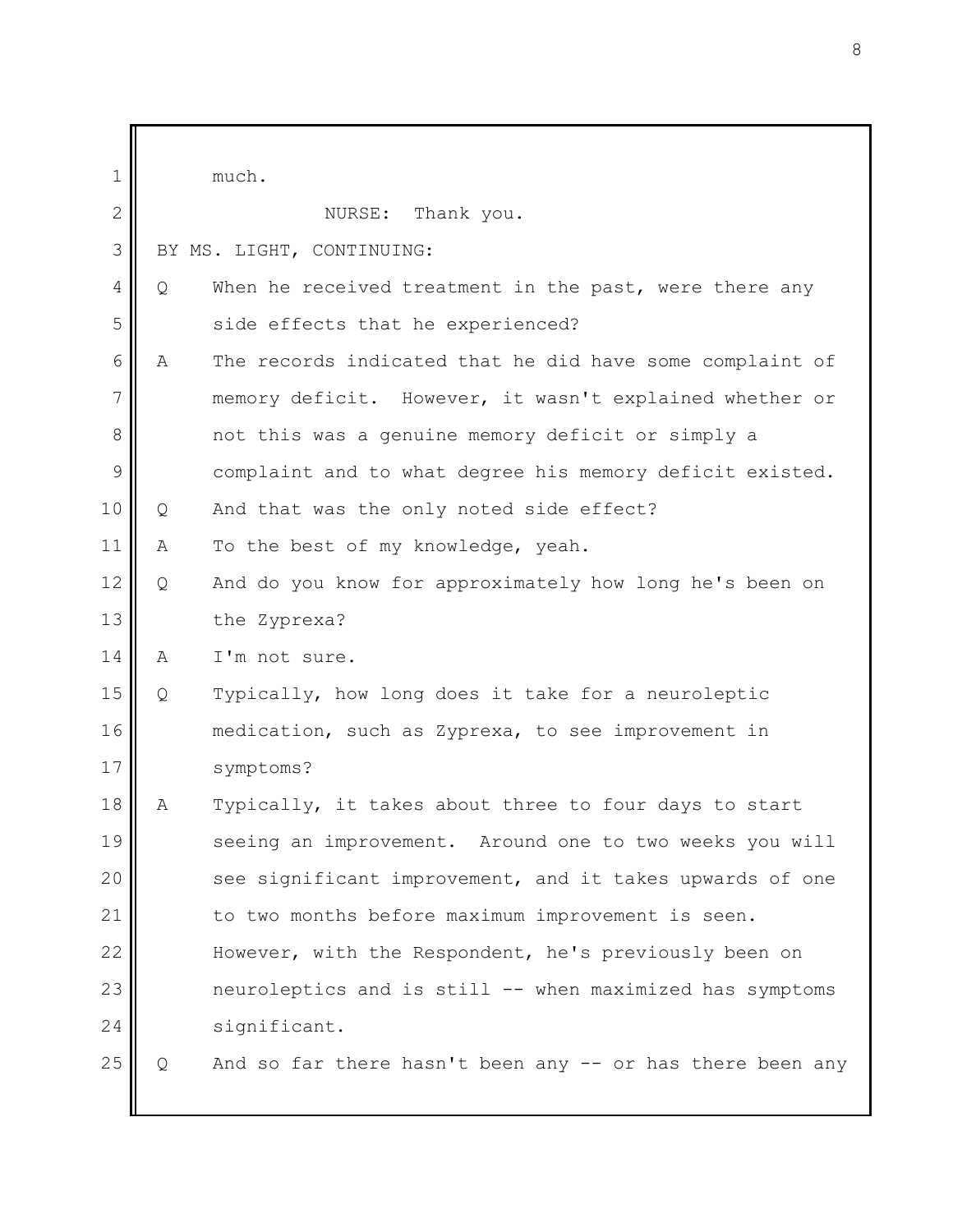| $\mathbf 1$    |   | improvement with the Zyprexa that you can tell?            |
|----------------|---|------------------------------------------------------------|
| $\mathbf{2}$   | A | It doesn't seem like it. It seems like he continues to     |
| 3              |   | have quite a bit of mood instability and is still having   |
| 4              |   | some delusions and hallucinations.                         |
| 5              | Q | So do you believe that treatment with ECT is necessary and |
| 6              |   | reasonable at this time?                                   |
| $\overline{7}$ | Α | Yes, I do.                                                 |
| 8              | Q | And what specific symptoms do you believe the ECT will     |
| 9              |   | alleviate?                                                 |
| 10             | Α | For him, I believe his mood instability, his irritability, |
| 11             |   | his aggressive behavior, as well as delusions,             |
| 12             |   | hallucinations, and his disorganized thought process.      |
| 13             | Q | Do you believe that the benefits outweigh the risks in     |
| 14             |   | this case?                                                 |
| 15             | Α | Yes, I do.                                                 |
| 16             | Q | If ECT is started, would he continue on the neuroleptic    |
| 17             |   | medication as well?                                        |
| 18             | Α | Ideally, yes. Treatment for refractory psychotic           |
| 19             |   | disorders typically involve the combination of             |
| 20             |   | Electroconvulsive Therapy and neuroleptics, but that's not |
| 21             |   | always the case.                                           |
| 22             | Q | And that -- does that combination pose any increased risk  |
| 23             |   | of any side effect or negative effects?                    |
| 24             | Α | Not substantially, and it's considered the standard of     |
| 25             |   | care.                                                      |
|                |   |                                                            |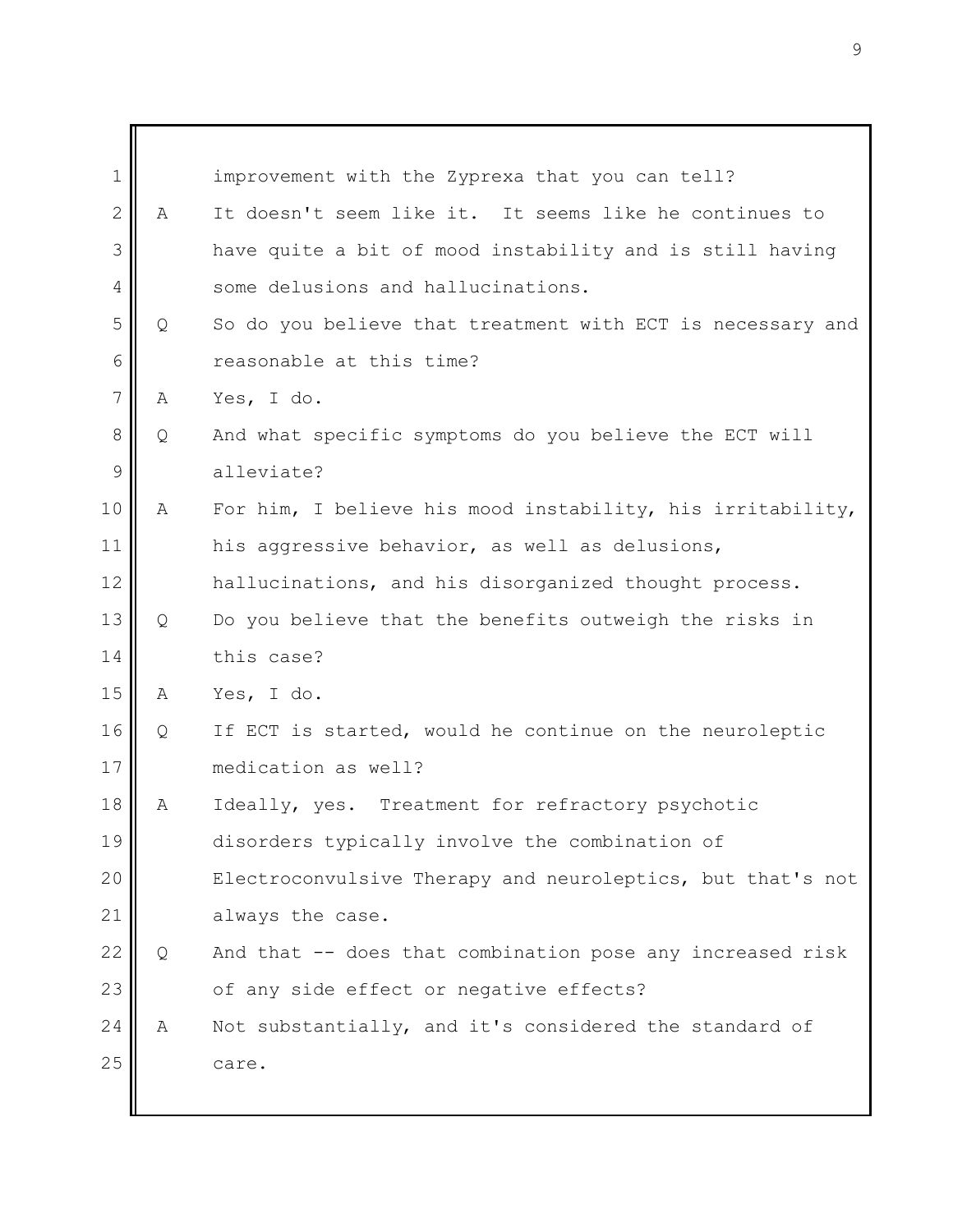| $\mathbf 1$    | Q | The petition is seeking treatments -- an acute phase of    |
|----------------|---|------------------------------------------------------------|
| $\mathbf{2}$   |   | three treatments per week for up to four weeks, I believe, |
| 3              |   | and then a maintenance phase of one treatment per week for |
| 4              |   | the duration of the commitment. Do you agree with that     |
| 5              |   | frequency and duration?                                    |
| 6              | Α | I do.                                                      |
| $\overline{7}$ | Q | And is that typical frequency and duration that you --     |
| 8              |   | that you typically see in these cases?                     |
| $\mathcal{G}$  | A | Yes, it's typical.                                         |
| $10$           | Q | Does the Respondent have the capacity to make a decision   |
| 11             |   | for himself regarding treatment with ECT?                  |
| 12             | Α | No, he does not.                                           |
| 13             | Q | Did -- do you have any indication from the record that the |
| 14             |   | risks and benefits were discussed with him prior to filing |
| 15             |   | this petition?                                             |
| 16             | Α | Per my conversation with the providing psychiatrist, the   |
| 17             |   | information regarding the risks, benefits, and             |
| 18             |   | alternatives of ECT have been provided.                    |
| 19             | Q | But you indicate that he does not demonstrate an           |
| 20             |   | understanding of those risks and benefits; is that         |
| 21             |   | correct?                                                   |
| 22             | A | Correct.                                                   |
| 23             | Q | And has he given any indication of whether he would        |
| 24             |   | voluntarily submit to this treatment?                      |
| 25             | Α | No, he has not.                                            |
|                |   |                                                            |

٦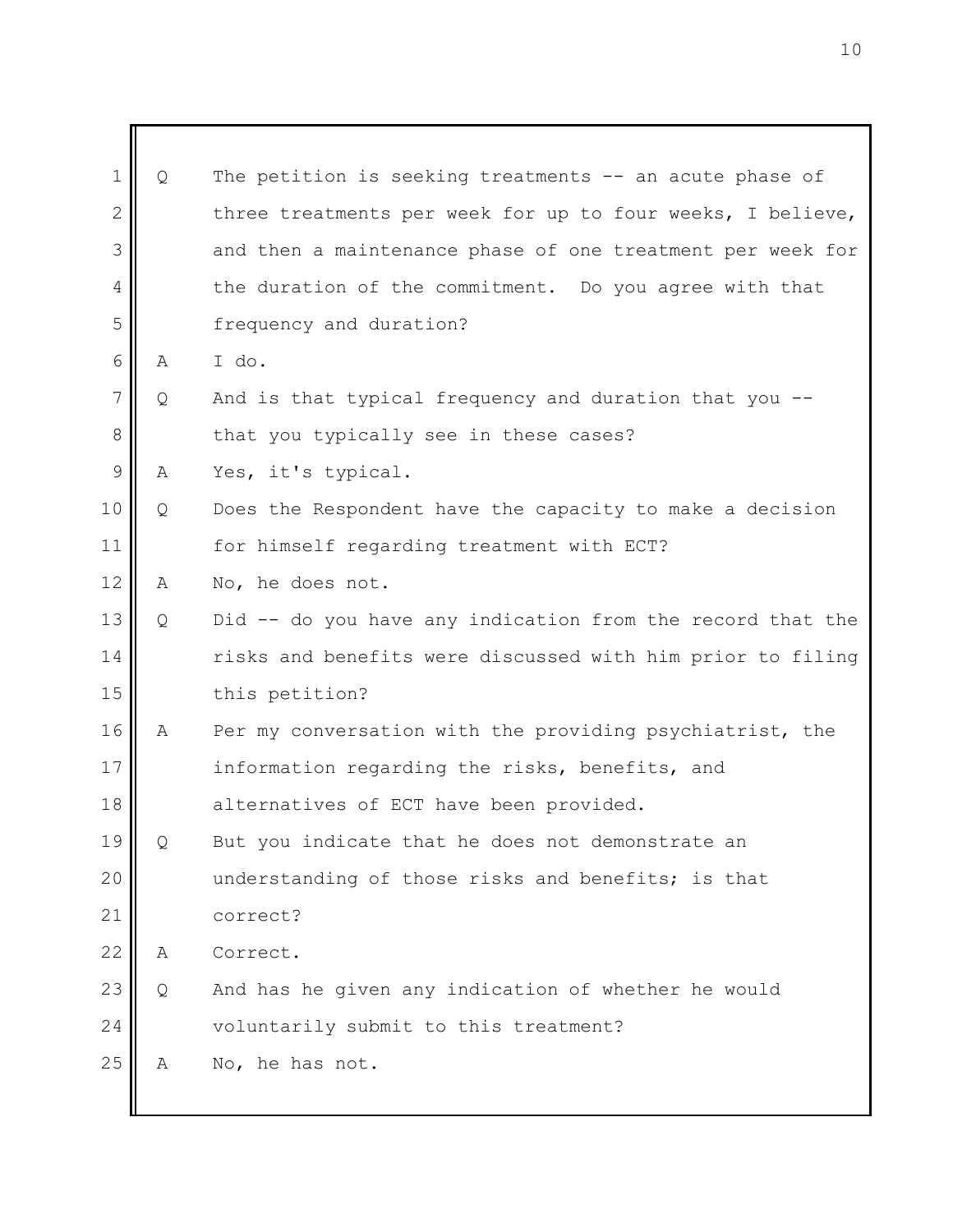1 2 3 4 5 6 7 8 9 10 11 12 13 14 15 16 17 18 19 20 21 22 23 24 25 Q And, by that, you mean he will not voluntarily cooperate? A He -- he refuses the treatment. Q And so at this time you support an entry of a Price-Sheppard order; is that correct? A Yes. MS. LIGHT: No further questions. THE COURT: Ms. Herr? BY MS. HERR: Q Dr. Antonioli, is that -- is that how you say your last name? A Antonioli. Q Okay. How many ECT treatments has my client received in the past? A From the record review, it looks like he's received about 20 treatments in total. Q Okay. And were they -- if they were considered successful, why was it stopped? What was the basis for not continuing? A I didn't see the reason that it was discontinued. I do know that he complained of some memory deficits. Typically, in treatment, if someone is complaining of problems with memory, they will do some measuring to see what the memory deficit is before discontinuing, so I'm not really sure. Q Okay. When you looked at his record, is there anything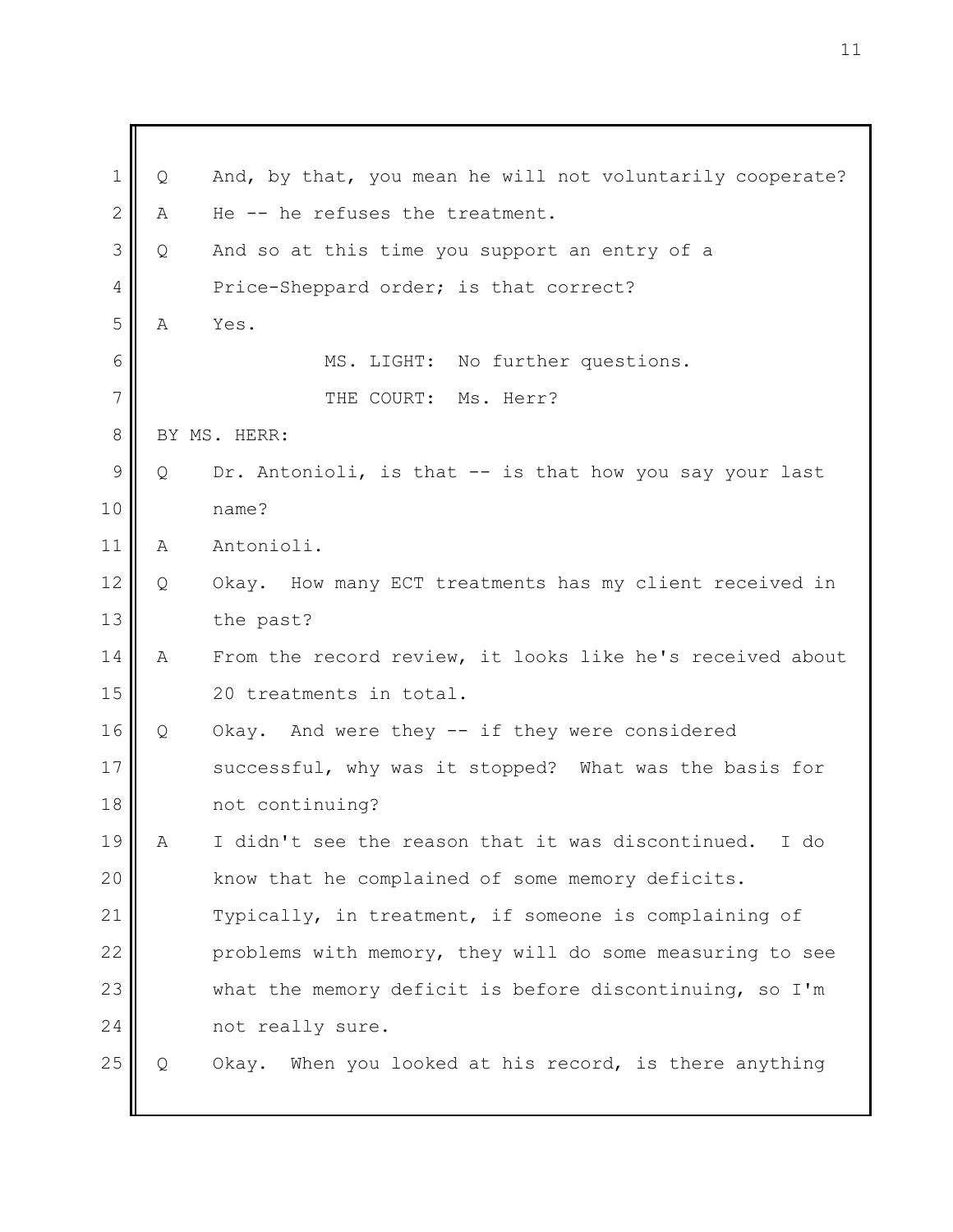| $\mathbf 1$    |   | that would indicate that he has any kind of underlying     |
|----------------|---|------------------------------------------------------------|
| $\mathbf{2}$   |   | condition that would render ECT harmful to his health?     |
| 3              | Α | He does not have any medical comorbidities that would      |
| $\overline{4}$ |   | increase the likelihood of an adverse effective ECT.       |
| 5              | Q | Okay. And you indicated that receiving ECT treatment       |
| 6              |   | three times per week for a month and then once per week    |
| 7              |   | for the remainder of the commitment, how much longer does  |
| 8              |   | he have on the commitment?                                 |
| 9              | Α | I'm not sure when his commitment started.                  |
| 10             | Q | Okay. Are there any long-term effects, adverse effects,    |
| 11             |   | from ECT treatment?                                        |
| 12             | Α | There can be. Typically, the most common side effect of    |
| 13             |   | ECT is subjective complaint of a memory deficit. So        |
| 14             |   | whether -- and there can be bona fide objective evidence   |
| 15             |   | of a memory deficit, so it is possible.                    |
| 16             | Q | Okay. Is that the only known side effect at this point is  |
| 17             |   | memory deficit?                                            |
| 18             | Α | No. Are you asking is ECT, in general, what the side       |
| 19             |   | effects are?                                               |
| 20             | Q | Yes.                                                       |
| 21             | Α | So the most common side effect besides memory impairment   |
| 22             |   | is adverse effects related to being given the anesthesia.  |
| 23             |   | It doesn't appear from his medical records that he has had |
| 24             |   | any difficulty with his ECT treatments in that regard, but |
| 25             |   | there are side effects from ECT that can be permanent.     |
|                |   |                                                            |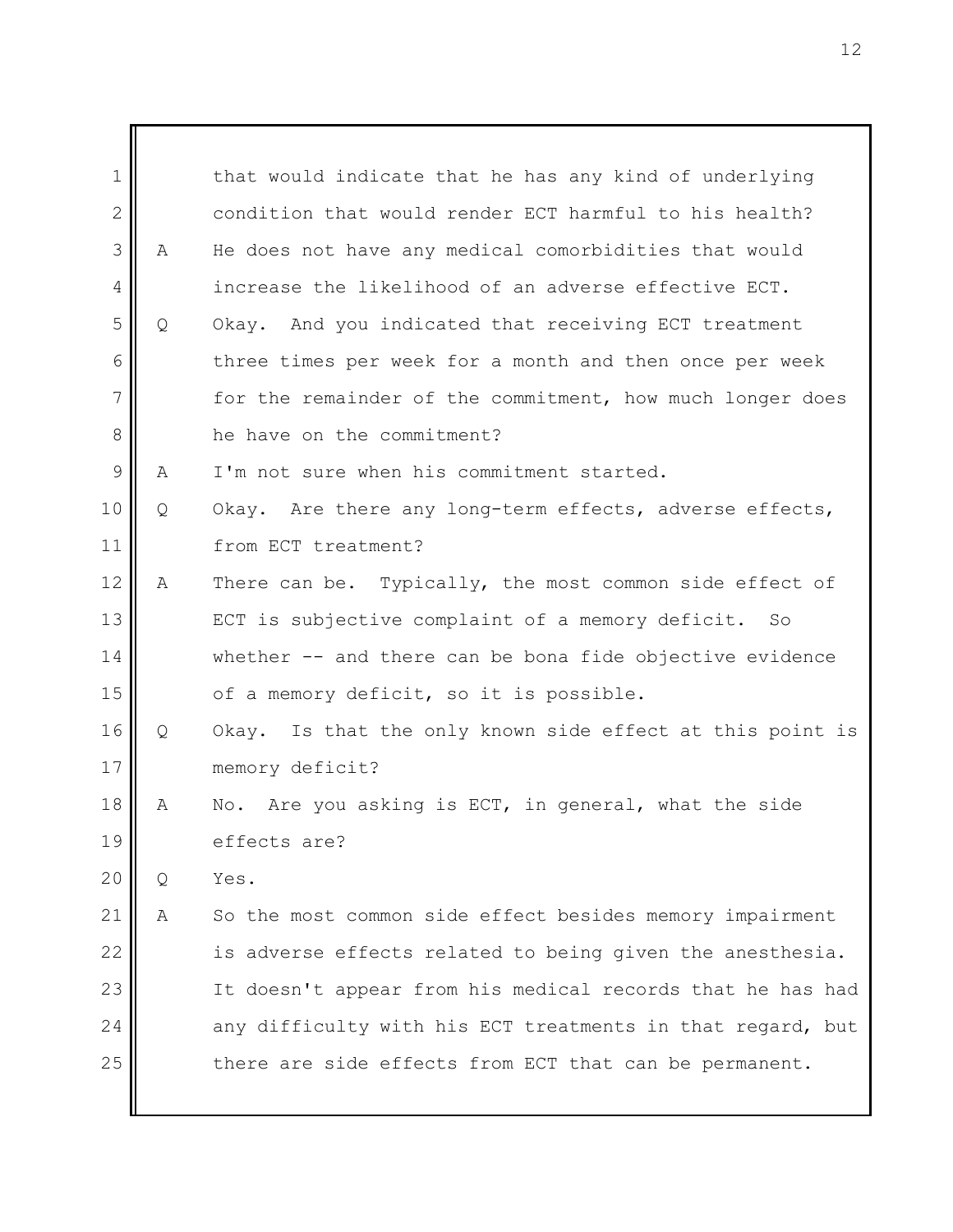1 2 3 4 5 6 7 8 9 10 11 12 13 14 15 16 17 18 19 20 21 22 23 24 25 Q And what are those? A They vary depending on the severity of the adverse effect that it happens. If someone aspirates during their ECT treatment, that could lead to pneumonia, which can being quite severe, and so it's a pretty broad question that doesn't have a succinct answer. Q Okay. With respect to Mr. Helmer, has his memory - complaint of memory deficit been measured? A I don't believe so. Q And why not? A I can't tell you that. I'm not sure. Q But you did talk to his treating psychiatrist; is that correct? A Yes. She was not his treating psychiatrist when he was receiving the treatment. Q Okay. That's all the questions that I have for you, Doctor. Thank you. THE COURT: Anything else, Ms. Light? MS. LIGHT: No, Your Honor. The Petitioner rests. THE COURT: Anything else, Ms. Herr? MS. HERR: No, Your Honor. THE COURT: All right. Very well. I will get an order to you as soon as possible. Okay. (END OF RECORD.)